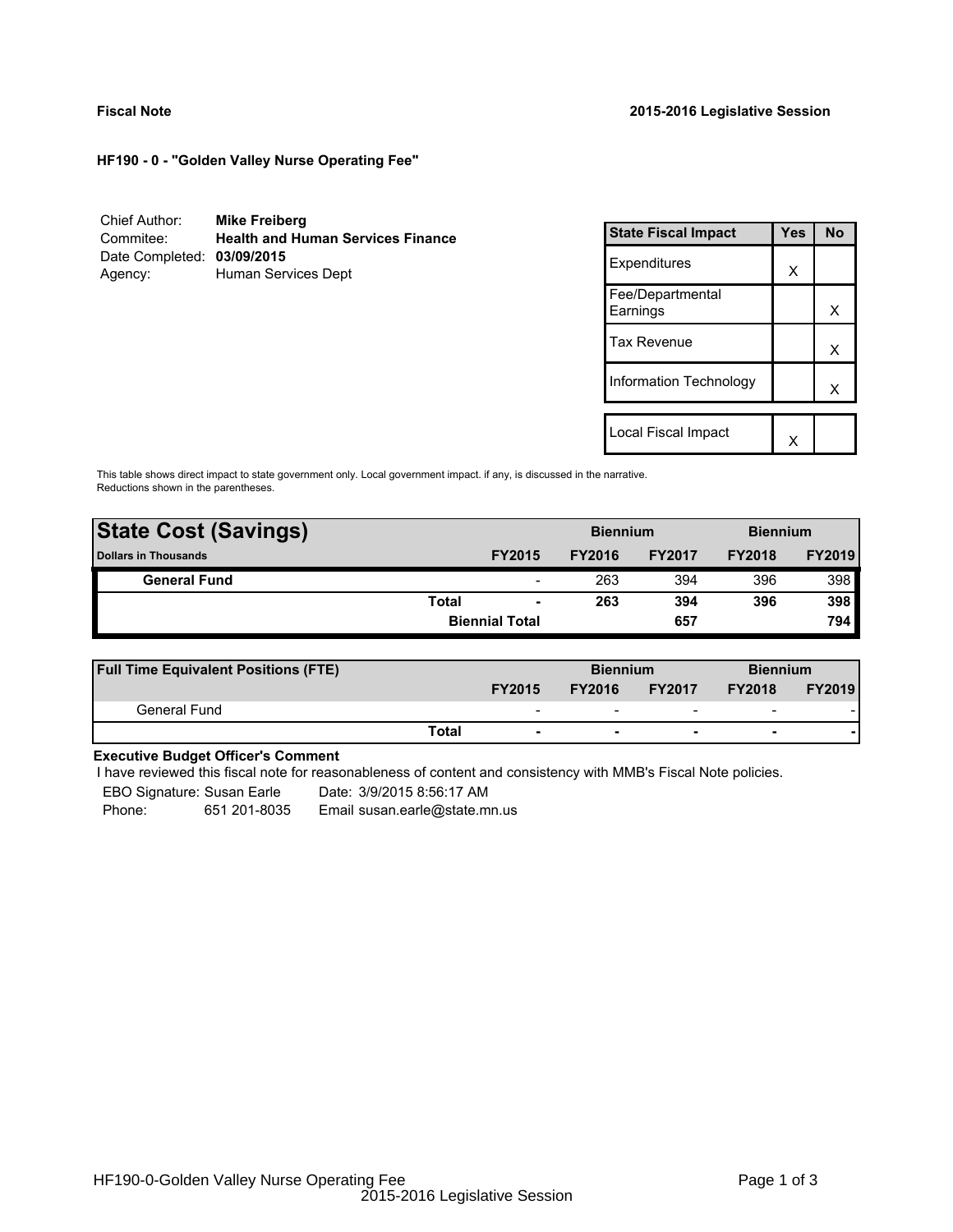### **State Cost (Savings) Calculation Details**

This table shows direct impact to state government only. Local government impact, if any, is discussed in the narrative. Reductions are shown in parentheses.

\*Transfers In/Out and Absorbed Costs are only displayed when reported.

| State Cost (Savings) = 1-2                        |                       |                       |               | <b>Biennium</b> | <b>Biennium</b> |               |
|---------------------------------------------------|-----------------------|-----------------------|---------------|-----------------|-----------------|---------------|
| <b>Dollars in Thousands</b>                       |                       | <b>FY2015</b>         | <b>FY2016</b> | <b>FY2017</b>   | <b>FY2018</b>   | <b>FY2019</b> |
| <b>General Fund</b>                               |                       |                       | 263           | 394             | 396             | 398           |
|                                                   | <b>Total</b>          |                       | 263           | 394             | 396             | 398           |
|                                                   |                       | <b>Biennial Total</b> |               | 657             |                 | 794           |
| 1 - Expenditures, Absorbed Costs*, Transfers Out* |                       |                       |               |                 |                 |               |
| <b>General Fund</b>                               |                       |                       | 263           | 394             | 396             | 398           |
|                                                   | <b>Total</b>          |                       | 263           | 394             | 396             | 398           |
|                                                   | <b>Biennial Total</b> |                       |               | 657             |                 | 794           |
| 2 - Revenues, Transfers In*                       |                       |                       |               |                 |                 |               |
| <b>General Fund</b>                               |                       |                       |               |                 |                 |               |
|                                                   | <b>Total</b>          | ٠                     | ۰             |                 | ۰               | ۰             |
|                                                   |                       | <b>Biennial Total</b> |               |                 |                 |               |

## **Bill Description**

This proposal is to provide an operating rate increase for Courage Kenney Rehabilitation Institute in Golden Valley. The proposed increase would allow this facility to receive operating rates up to fully-rebased costs without application of limits in 256B.441, subdivisions 50 and 51, or phase-in of rebasing in subdivision 55.

### **Assumptions**

- The effective date of the rate adjustments in this bill is October 1, 2015. ●
- Minnesota's first fiscal year related to this bill ends on June 30, 2016. ●
- Payment for services lags the provision of services by one month. ●
- $_{\bullet}$  The state share of costs is determined by amounts paid by other governmental units, i.e.; the base federal share is 50.5% of the total; a small amount of payments are eligible for higher federal rates; the county share is estimated to be 2.3% of the non-federal share; the state share is the total minus the federal share and county share.
- $_{\bullet}$  The adjusted costs reflects a projected 0.33% increase in case-mix acuity/RUGs level each year.
- The COLA rate increase effective 10/1/2015 (MN Statute 256B.434, Subd. 19b) and the minimum wage rate increase (MN Statute 256B.441, Subd. 64) will not be repealed this session. ●
- The number of Medicaid days will remain the same each year for this facility through FY2019. ●

### **Expenditure and/or Revenue Formula**

 Operating rates without limits were determined using costs and days as reported on the September 30, 2013 cost report. Direct care, other care and other operating costs are as defined in 256B.441; limits in these sections are not applied. The 3.2% rate increase as specified in 256B.434, subdivision 19b was added to the current rates before